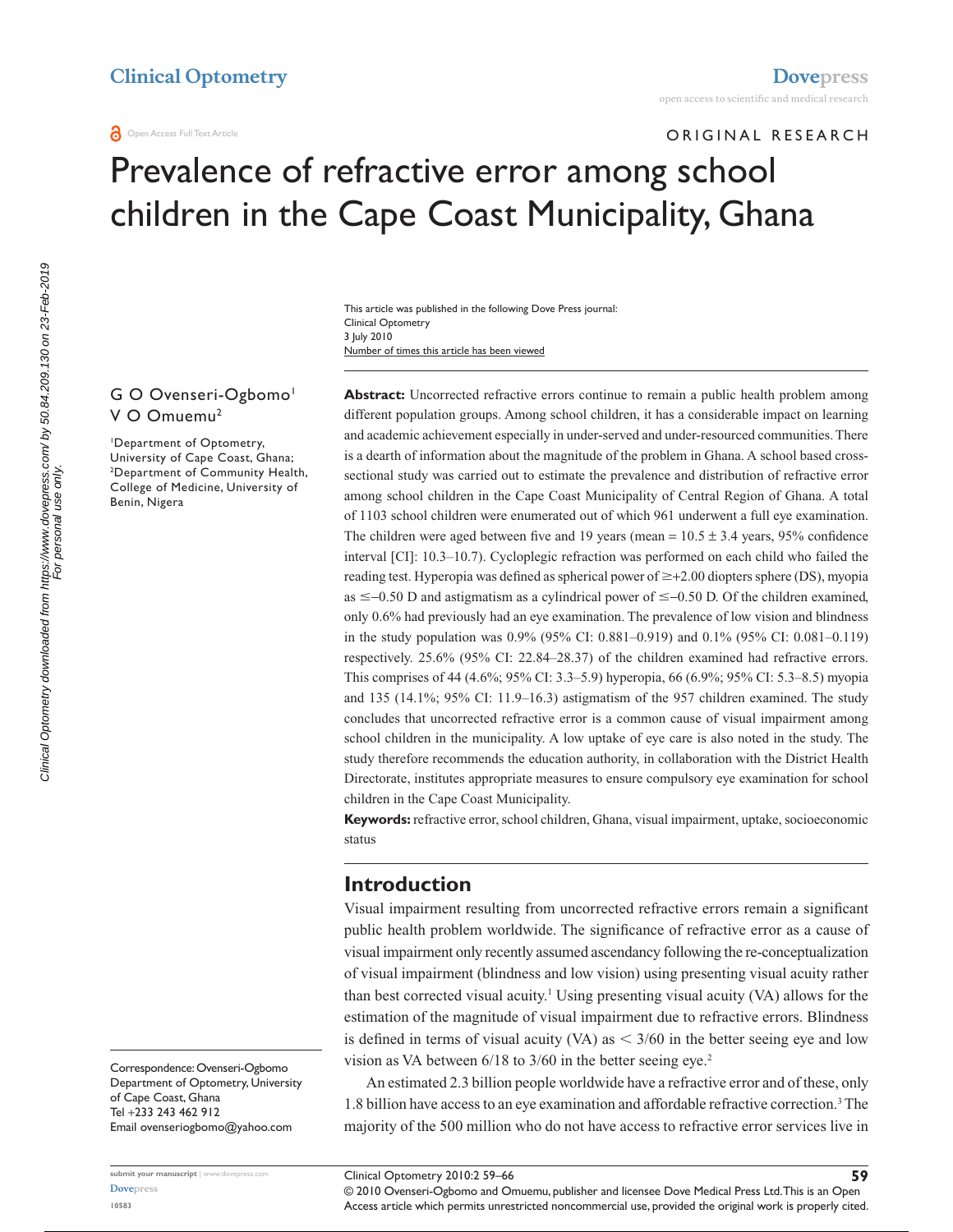developing countries and are mainly children.<sup>3</sup> Undetected and uncorrected refractive errors are a particularly significant problem in school children.<sup>4</sup> Poor vision and an inability to read material on the chalkboard due to refractive error can profoundly affect a child's participation and learning in the classroom.4 It also has serious social implications for the child in school. Teachers who do not realize the plight of the child with respect to his/her visual status may unwittingly scold the child for being lazy and stupid and humiliate him/ her persistently. Unsympathetic schoolmates also taunt the child in the classroom as well as in the playground. These factors may combine to make the child drop out of school and be a victim of the attendant social problems associated with school drop-outs. Not infrequently, parents and siblings may undermine and discourage these unfortunate children. One report has documented the severe impact of poor vision on primary school children in Brazil.<sup>5</sup> Specifically, the authors found that children with reduced vision had a 10% higher probability of dropping out of school, an 18% higher probability of repeating a grade and scored about 0.2 to 0.3 standard deviations lower on achievement test. This study did not, however, indicate whether the poor vision was due to refractive error or not. It does provide a peek into the impact of poor vision on academic achievement.<sup>5</sup>

To further understand the epidemiology of refractive errors among school children a uniform protocol has been developed.4 Several studies have been conducted in different parts of the world using this protocol. $6-11$  The latest global estimates of visual impairment suggests that among children aged 5–15 years, 12.8 million were visually impaired due to refractive errors representing a prevalence of 0.97% with higher prevalence reported in China and urban areas of south east Asia.<sup>12</sup>

This study was therefore undertaken to determine the magnitude of refractive errors among school children in the Cape Coast Municipality of Ghana.

## **Method**

#### Sampling

**60**

Cape Coast is the administrative capital of Central Region, one of the 10 administrative regions of Ghana. With an estimated population of 1.6 million, Central Region has an annual growth rate of 2.1% and a population density of 162.2 persons per square kilometer.<sup>13</sup>

A cross-sectional descriptive study was carried out to study the magnitude of refractive errors among school children in the municipality. The basic schools in Cape Coast Municipality are divided into six circuits. Each circuit constitutes a cluster of schools from which one school was randomly selected. The study involved the examination of all school children in the schools that were selected at random from each circuit. Using the expression  $n = Z^2 (1-p)(p)/b^2$ (where  $n =$  minimum sample size,  $p =$  anticipated prevalence [assumed to be 50%],  $b =$  desired error bound taken as 5% and  $Z =$  the standard score at 95%), a minimum sample of 384 was calculated. To account for a 10% attrition rate, the sample size became 423. To accommodate for inefficiencies associated with cluster sample design, an increase of 100% is allowed<sup>14</sup> due to the small number of clusters. This gave a final sample size of 846. In the present study, 1103 children were enumerated. Of these, 961 children participated and were examined giving a participation rate of 87%.

#### Field operation

Institutional approval to carry out the study was obtained from the Department of Optometry, University of Cape Coast for the study. Additionally, permission was sought and obtained from the local education authority. The heads of selected schools were briefed on the purpose of the study and they signed an informed consent form on behalf of the school children. In addition, the assent of children was sought before they were examined.

The examination team consisted of two optometrists and five sixth year clinical students. The two optometrists performed all the refraction and cross-checked the examination form to ensure that they were accurately filled out. Before the field operation, the clinical team were briefed on the purpose of the study and were trained on carrying out clinical procedures in the field. All the clinical students had previously participated in out of clinic eye care programs.

### Clinical examination

The original Refractive Error Study in School Children (RESC) protocol was relied upon in designing the examination form. VA was measured at a distance of 6 m using the Snellen tumbling E chart. Children who wore glasses also had their VA taken while wearing their glasses. The presence of ocular deviation (phoria and tropia) was determined using the cover test. Ocular health examination (including internal and external) was performed for all children examined. Subjective refraction followed by cycloplegic refraction using cyclopentolate hydrochloride (1.0% solution) was carried out for all children. We performed retinoscopy 30 minutes after the instillation of the cyclopentolate hydrochloride. The final prescription and the best-corrected VA were recorded. Medication was given for minor ocular conditions at no cost at the time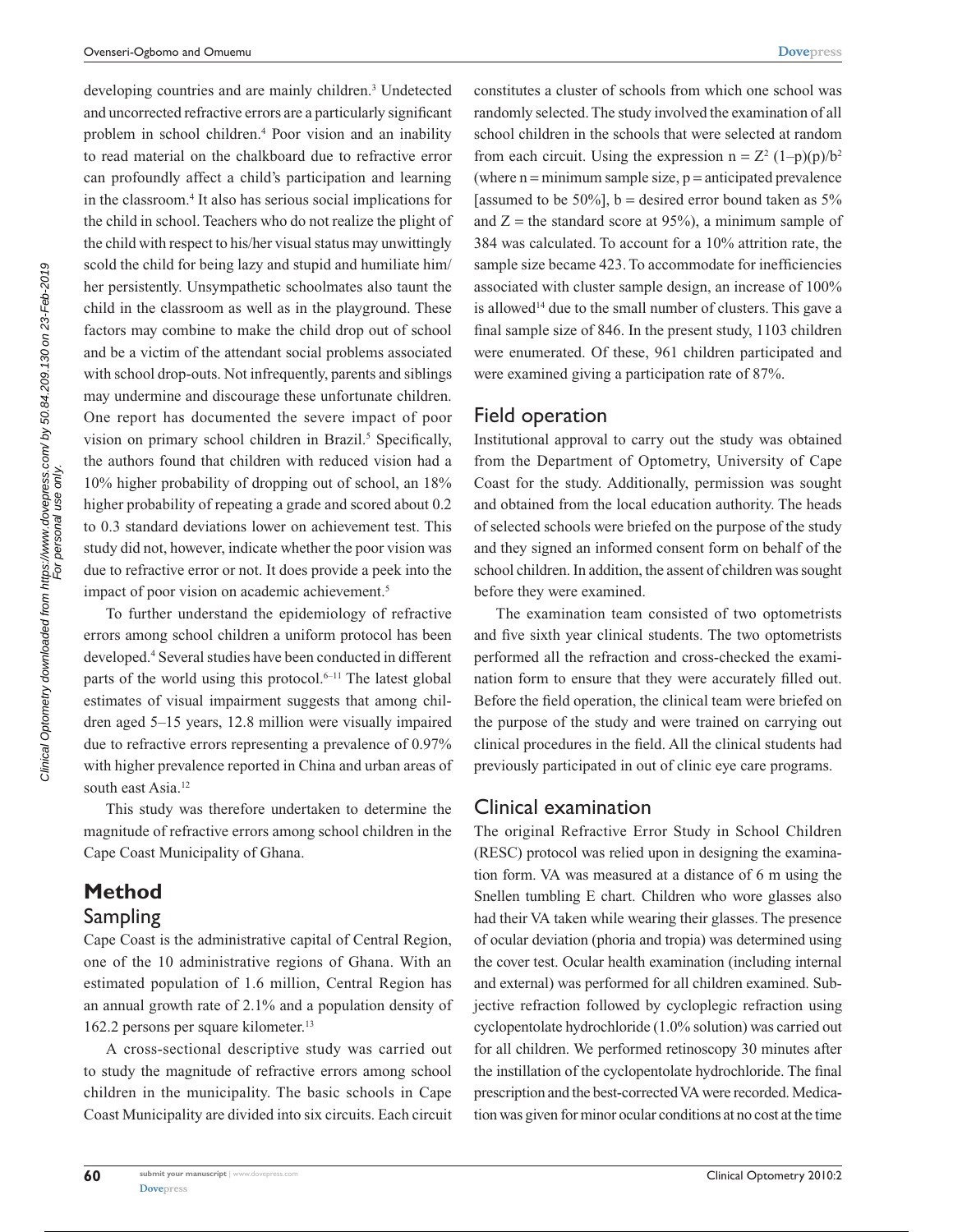of the examination while those who needed further medical or diagnostic work-up were referred to hospitals in the area.

The children with presenting  $VA = 6/12$  or worse in the better seeing eye whose vision improved with refraction were provided with glasses at no cost.

#### Data management and analysis

The data forms were checked for accuracy and completeness in the field before data entry. Refractive error was assigned as the cause of the visual impairment if in the absence of any obvious pathology, vision improved to 6/6 or better with refraction. Amblyopia was assigned the cause of visual impairment when, in the absence of any noticeable pathology or abnormality, there was no improvement in vision with refraction.

Hyperopia was defined as a spherical power of  $\geq +2.00$ diopters sphere (DS) in both eyes or in one eye (if the other eye is emmetropic). Myopia was defined as a spherical power of  $\le$  −0.50 DS in both eyes or in one eye (if the other eye was emmetropic). A cylindrical power of  $\leq -0.50$  diopters cylinder (DC) in both eyes or in one eye (if the other eye was emmetropic) was considered as astigmatism. When there was a difference in refraction between the two eyes greater than 2.00 diopters (D), it was designated as anisometropia. The results of the right eye were used to determine the refractive errors present. This is because the mean refractive error measurement has been reported to be similar in both left and right eyes.<sup>6</sup>

The socioeconomic status (SES) of the children was inferred from the occupation of their parents. As a proxy for estimating the SES of children, parents' education, occupation and employment status have been employed.15 Professional occupations like engineering, accounting, lawyers etc were considered as high SES; occupations within government sectors which are not professional occupations such as civil servants, police and teachers were categorized as medium SES. Occupations like trading, farming, artisans and the like were categorized as low SES. The occupation of both parents was examined in assigning a child to a SES category or of either parent depending on which parent is higher.

The data sheets were collected and the data was entered for computer analysis. The Statistical Package for Social Sciences (version 12; SPSS Inc., Chicago, IL) was used for data analysis as well as Microsoft Excel (2007; Microsoft, Redmond, WA).

## **Results** Study population

A total of 1103 school children were enumerated for the study out of which 961 children were examined. This gave

**Table 1** Distribution of enumerated, examined and valid results by gender

|              | <b>Enumerated (%)</b> | <b>Examined</b> (%) | Valid results (%) |
|--------------|-----------------------|---------------------|-------------------|
| Males        | 439 (39.8)            | 297 (30.9)          | 297(31)           |
| Females      | 667 (60.2)            | 664(69.1)           | 660 (69)          |
| <b>Total</b> | 1103(100)             | 961 (100)           | 957 (100)         |

a participation rate of 87.1%. The nonresponders include children who were absent on the day of the examination and those who probably were scared of the test and declined to participate. Of the 961 children that were examined, the results of four children were excluded from the analysis because their examination forms were not completely filled out. The results of 957 children are presented below (Table 1).

The subjects consist of 660 females (69%) and 297 males (31%). The children were aged 5–19 years (mean =  $10.5 \pm 3.4$  years, 95% confidence interval [CI]: 10.3–10.7). The majority were aged 8–13 years (52.9%). The modal age group for the males was 5–7 years while for the female it was 11–13 years. The mean age for the females was 10.7 ± 3.2 years (95% CI: 10.4–10.9), while that for the males was  $10.2 \pm 3.7$  years (95% CI: 9.7–10.6). There was a significant difference between the mean age of male and female children ( $t = 2.049$ ,  $P = 0.04$ ).

The majority of the children examined were children whose parents are in the low SES group. They accounted for 52.7% followed by those in the medium SES with 36.7% and those in the high SES with 10.6% (Table 2). The mean ages of children in the different SES levels were 10.0 years (95% CI: 9.4–10.6, SD = 3.13), 10.1 years (95% CI: 9.8–10.5, SD = 3.27) and 10.9 years (95% CI: 10.6–11.2 SD = 3.45) for high, medium and low SES respectively. This difference in mean was statistically significant  $(F = 5.974, P = 0.003)$ .

The study further revealed that of the 957 children examined, only six (two males and four females) reported having previously had an eye examination and were wearing their glasses. This represents a meager 0.6% of the children examined. This comprised of three children in the low SES, two and one child respectively in the high and medium SES.

**Table 2** Distribution of parent's SES with gender

| Socio-economic status | <b>Sex</b>  | Total $(\%)$ |            |
|-----------------------|-------------|--------------|------------|
|                       | Male $(\%)$ | Female (%)   |            |
| High                  | 21(7.1)     | 80(12.1)     | 101(10.6)  |
| Medium                | 99 (33.3)   | 253(38.3)    | 352 (36.7) |
| Low                   | 177 (59.6)  | 327 (49.6)   | 504 (52.7) |
| Total                 | 297 (100)   | 660 (100)    | 957 (100)  |

**Notes:**  $\chi^2 = 10.271$ , df = 2, P = 0.006.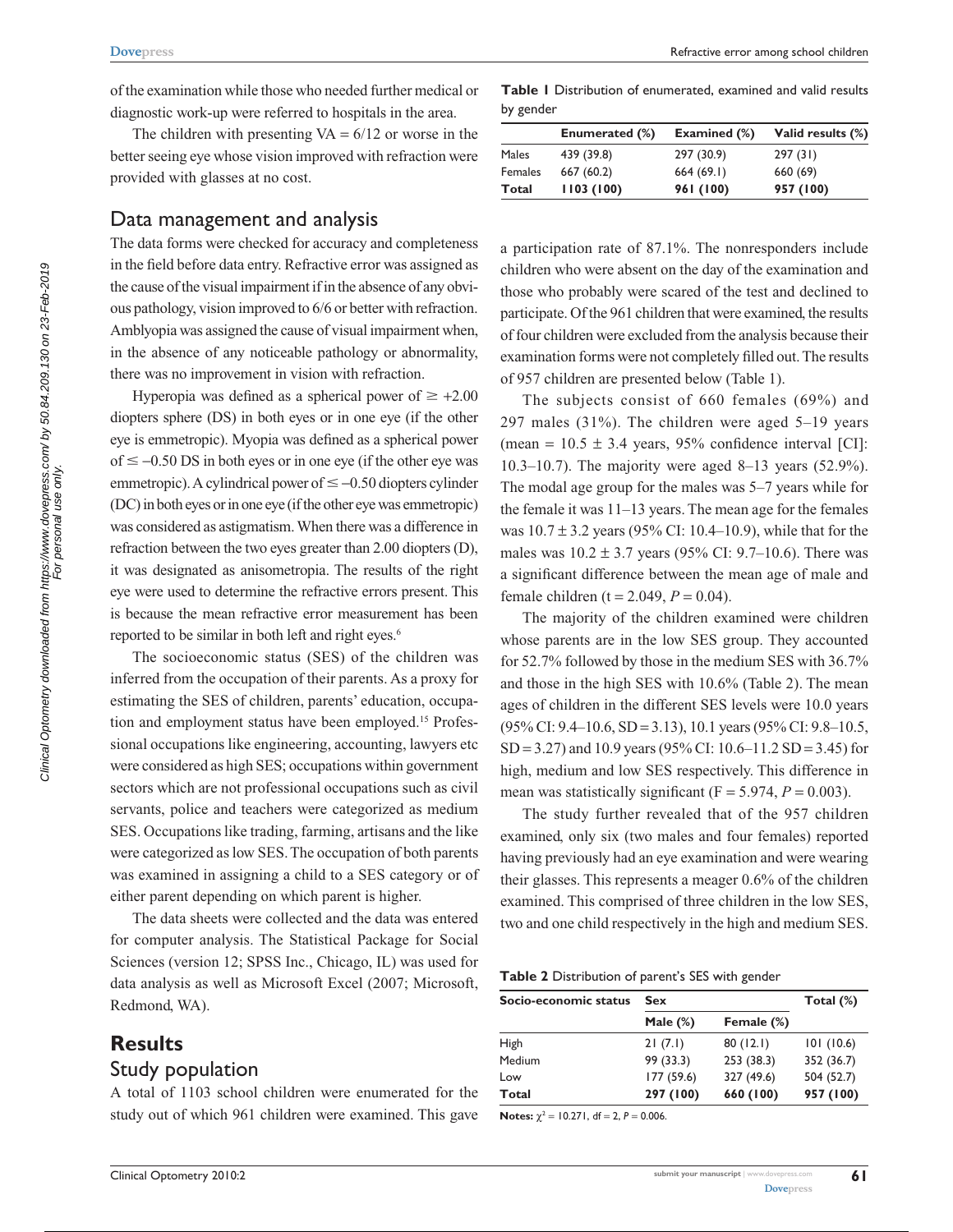Whether a child had had an eye examination was not related to the parent's SES ( $\chi^2 = 3.641$ ,  $P = 0.162$ ).

## Presenting visual acuity

The distribution of VA for each eye is presented in Table 3. Sixty-six  $(6.9\%)$  had mild visual impairment<sup>2</sup> (VA between  $6/9$  and  $6/12$ ) in the right eye while  $63$   $(6.6\%)$  had mild visual impairment in the left eye. Using the International Classification of Diseases (ICD) definition,<sup>2</sup> nine  $(0.9\%)$ and 13 (1.4%) had low vision (VA  $<$  6/18 to 3/60, that is visual impairment category I and II2 ) in the right and left eye respectively.

With blindness and low vision defined using vision in the better seeing eye, the prevalence of blindness and low vision in the study population was 0.1% (95% CI: 0.081–0.119) and 0.9% (95% CI: 0.881–0.919) respectively. In 69 (7.2%) of the children examined, VA could not be determined due to lack of cooperation from the child.

Of the six children who had previously had an eye examination, two had a VA =  $6/6$ . Three had a VA =  $6/9$  while one had a  $VA = 6/24$ .

#### Refractive errors

Clinical Optometry downloaded from https://www.dovepress.com/ by 50.84.209.130 on 23-Feb-2019<br>For personal use only. Clinical Optometry downloaded from https://www.dovepress.com/ by 50.84.209.130 on 23-Feb-2019 For personal use only.

Both subjective and objective refractions were performed for all the children examined. The results were used to identify the various types of refractive errors presented. In three (0.3%) of the children, refraction could not be performed due to corneal abnormality. The results of the right eye were used to determine the refractive errors present.<sup>6</sup> The distribution of the type of refractive errors by gender and age is presented in Tables 4 and 5.

Table 4 shows that 245 children representing 25.6% (95% CI: 22.84–28.37%) of the children examined had refractive errors. This comprises of 44 (4.6%; 95% CI: 3.3–5.9) hyperopia, 66 (6.9%; 95% CI: 5.3–8.5) myopia and 135 (14.1%; 95% CI: 11.9–16.3) astigmatism

|  |  |  | Table 3 Distribution of visual acuity |  |  |  |
|--|--|--|---------------------------------------|--|--|--|
|--|--|--|---------------------------------------|--|--|--|

| <b>Visual acuity</b> | Right eye (%) | Left eye (%) |
|----------------------|---------------|--------------|
| >6/6                 | 812 (84.8)    | 811 (84.7)   |
| 6/9                  | 55 (5.7)      | 51(5.3)      |
| 6/12                 | 11(1.1)       | 12(1.3)      |
| 6/18                 | (0.1)         | 6(0.6)       |
| 6/24                 | 3(0.3)        | 2(0.2)       |
| 6/36                 | 2(0.2)        | 3(0.3)       |
| 6/60                 | 3(0.3)        | 2(0.2)       |
| 3/60                 | (0.1)         | (0.1)        |
| Undetermined         | 69(7.2)       | 69(7.2)      |
| <b>Total</b>         | 957 (100)     | 957 (100)    |

**Table 4** Distribution of refractive errors by gender

| Type of refractive | <b>Sex</b>  | Total $(\%)$ |             |  |
|--------------------|-------------|--------------|-------------|--|
| error              | Male $(\%)$ | Female (%)   |             |  |
| Emmetropia         | 226(76.1)   | 483 (73.2)   | 709 (74.1)  |  |
| Hyperopia          | 8(2.7)      | 36(5.5)      | 44 (4.6)    |  |
| Myopia             | 22(7.4)     | 44 (6.7)     | 66 (6.9)    |  |
| Astigmatism        | 41(13.8)    | 94 (14.2)    | 135(14.1)   |  |
| Undetermined       | 0(0.0)      | 3(0.5)       | 3(0.3)      |  |
| <b>Total</b>       | 297 (100.0) | 660 (100.0)  | 957 (100.0) |  |

**Notes:**  $\chi^2 = 5.171$ , df = 4, P = 0.270.

of the 957 children examined. Thus of the 245 children with refractive errors, the commonest refractive error was astigmatism accounting for 55% followed by myopia and hyperopia with 27% and 18% respectively. The type of refractive error was dependent on the age of a child  $(\chi^2 = 46.17, df = 16, P = 0.000).$ 

Table 5 shows a decline in hyperopia from 10.4% among children aged five–seven years to 0% in the age group 17–19 years, while myopia increased from 0.9% in the age group five–seven years to 12.5% in the age group 17–19 years.

The distribution of type of refractive error with SES is show in figure 1 below.

The maximum degree of refractive errors found in the study were +7.00 DS for hyperopia, −2.50DS for myopia and −6.25 DC for astigmatism. All these were previously undiagnosed and uncorrected.

Spherical equivalent was computed using the refractive errors of the right eye. The mean spherical equivalent for the subjects was  $+0.56$  DS (95% CI: 0.50–0.62, SD =  $+0.97$ ) DS, range  $= -9.63$  DS–+7.00 DS). In terms of gender, the mean spherical equivalent for the male was +0.54DS (95% CI:  $0.46-0.62$ ) while that of the female was  $+0.57DS(95%$ CI: 0.49–0.65). There was no statistical difference between the spherical equivalent for both male and female subjects  $(t = -0.452, P = 0.651)$ .

Similarly, the mean spherical equivalent for the types of refractive errors was computed. The mean spherical equivalent for hyperopia was +2.55DS (95% CI: 2.20–2.90). The mean spherical equivalent for myopia was −0.88DS (95% CI:  $-1.17-$  -0.60) while that for astigmatism was +0.23 DC (95% CI: 0.00–0.46). Figure 2 shows the histogram of the distribution of right eye spherical equivalent.

The spherical equivalent shows a slight negative correlation with the age of the subjects ( $r = -0.320$ ,  $P = 0.000$ ). This indicates that as a child grows, the refractive state tends towards less hyperopia and more myopia all other factors being equal.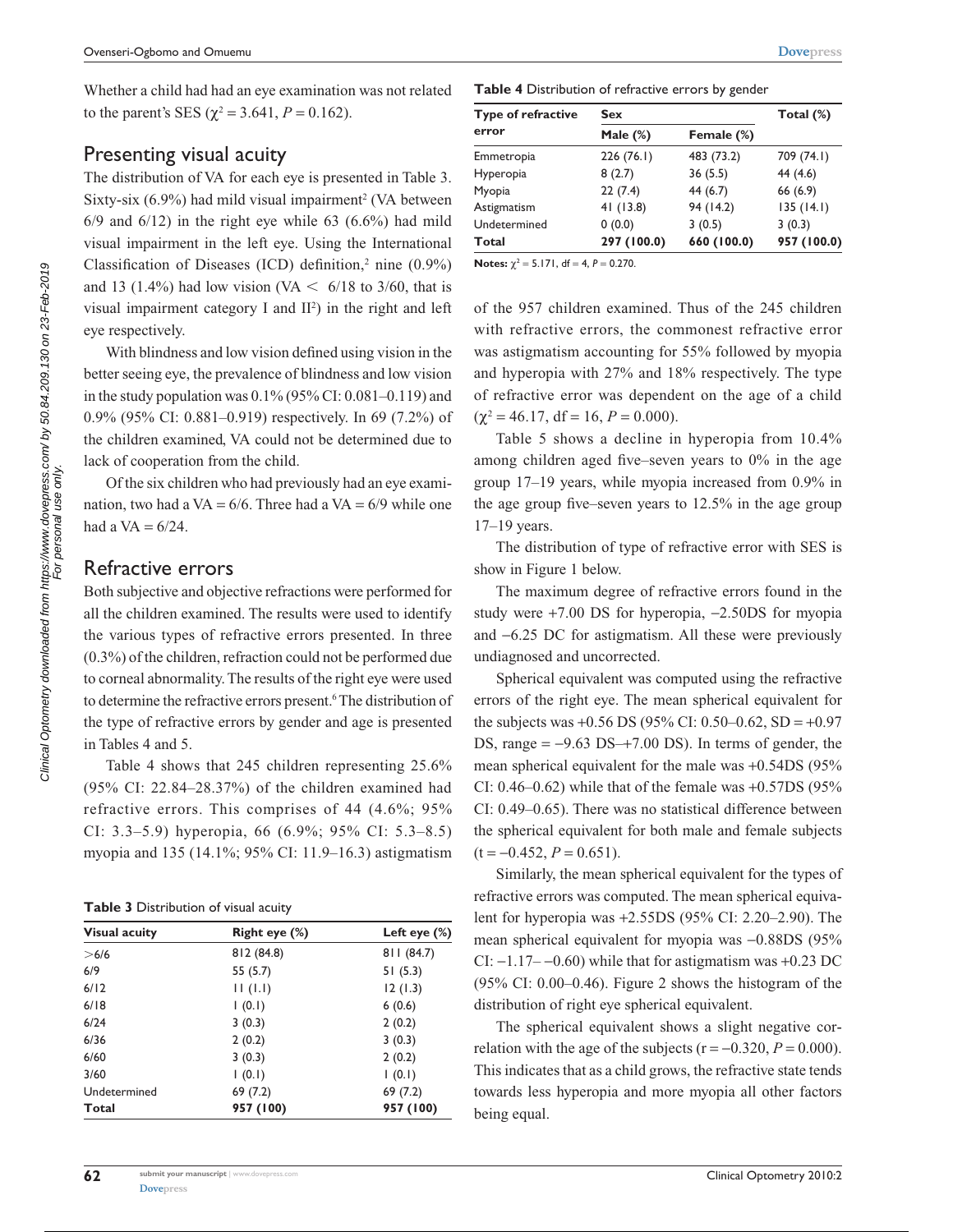| Age (yrs)    | Type of refractive error |                  |          |             |                     |  |  |
|--------------|--------------------------|------------------|----------|-------------|---------------------|--|--|
|              | <b>Emmetropia</b>        | <b>Hyperopia</b> | Myopia   | Astigmatism | <b>Undetermined</b> |  |  |
| $5 - 7$      | 173 (74.9)               | 24(10.4)         | 2(0.9)   | 30(13.0)    | 2(0.9)              |  |  |
| $8 - 10$     | 186 (73.2)               | 10(3.9)          | 21(8.3)  | 36(14.2)    | (0.4)               |  |  |
| $ 1 - 3 $    | 193 (76.3)               | 4(1.6)           | 23(9.1)  | 33(13.0)    | 0(0.0)              |  |  |
| $14 - 16$    | 145(71.4)                | 6(3.0)           | 18(8.9)  | 34(16.7)    | 0(0.0)              |  |  |
| $17 - 19$    | 12(75.0)                 | 0(0.0)           | 2(12.5)  | 2(12.5)     | 0(0.0)              |  |  |
| <b>Total</b> | 709 (74.1)               | 44 (4.6)         | 66 (6.9) | 135(14.1)   | 3(0.3)              |  |  |

**Table 5** Distribution of refractive error by age

**Notes:**  $\chi^2$  = 46.170, df = 16, P = 0.000.

#### **Discussion**

Childhood blindness is one of the priority conditions targeted in VISION 2020: The Right to Sight Initiative of the World Health Organisation.16 Uncorrected refractive errors and other visually impairing conditions in school children can hinder education, personality development and career opportunities. Additionally, they can impose significant economic burden on the family and society. There is therefore the need for refractive errors to be detected and spectacle correction promptly provided to mitigate these problems.

Knowledge of the prevalence of refractive errors among school children in the Cape Coast Municipality can help relevant authorities plan and provide eye care in the municipality. This study attempts to provide this information.

In this study cycloplegic refraction was performed for the school children. This is different from the noncycloplegic refraction used by Mabaso et al<sup>17</sup> and Adegbehingbe et al<sup>18</sup> in their respective studies of school children in South Africa and Nigeria. Many studies on the subject have also used cycloplegic refraction in determining the refractive status



Figure 1 Distribution of the type of refractive error with parent's socioeconomic status.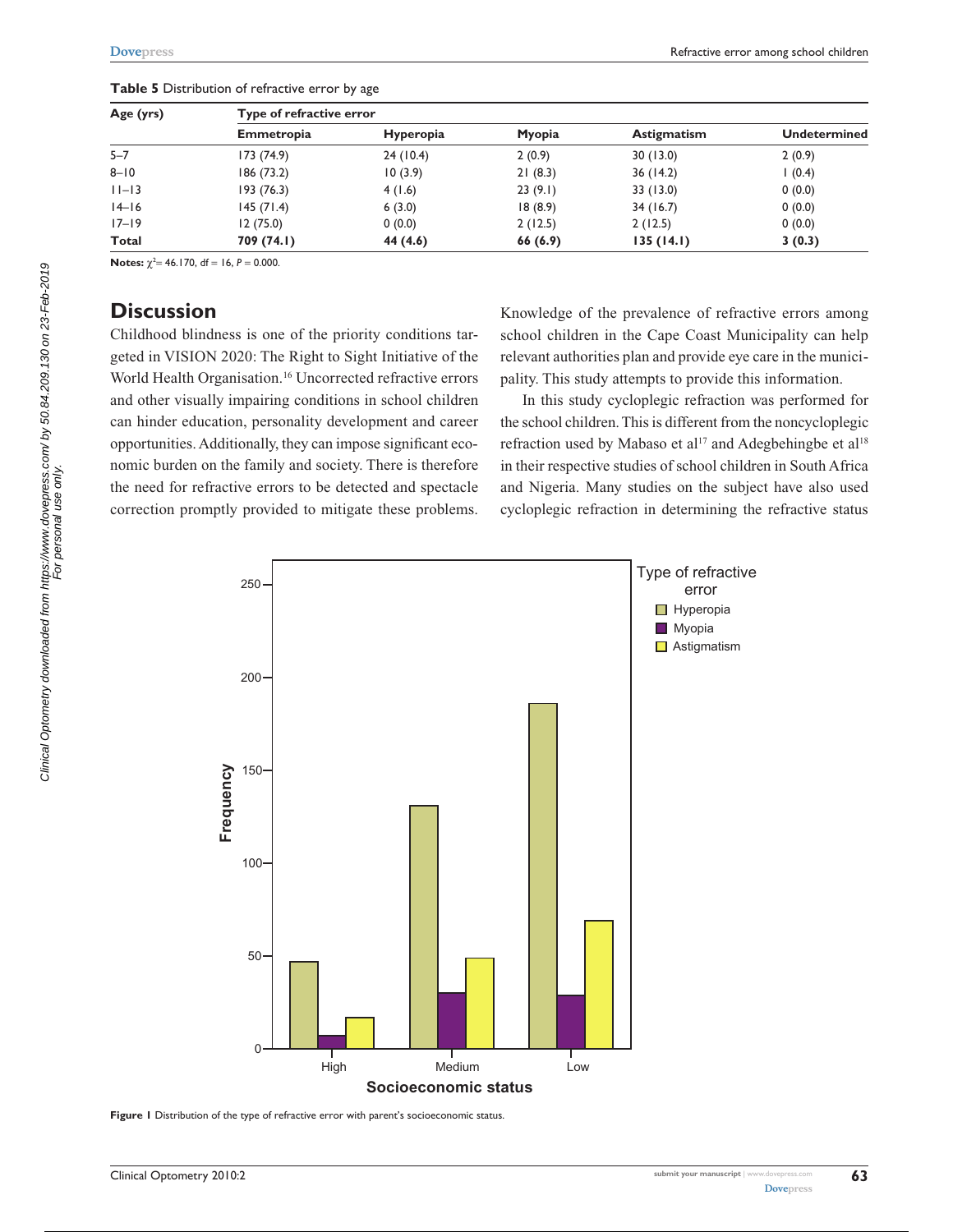

**Figure 2** Histogram showing the distribution of spherical equivalent of the right eye.

of school children.7–11 Using cycloplegic refraction tends to reveal otherwise latent hyperopia especially in children with a high accommodative amplitude. This therefore leads to higher proportion of hyperopia and hence the prevalence of refractive error.

This high proportion of females in the study was because one of the schools surveyed is an all-female school. It does not reflect the gender enrolment in the municipality. In general, there has been a considerable increase in school enrolment following the introduction of the school feeding program by the government of Ghana.

The overall prevalence of blindness ( $VA < 3/36$ ) and low vision (VA  $<$  6/18–3/36) was 0.1% and 0.9% respectively. This was similar to 0.17% reported by Dandona & Dandona for a population-based study in India.19 This similarity should be taken with caution as both studies involved children in different settings. In the study, $19$  blindness was defined as  $VA < 6/60$ . It is difficult to compare the prevalence of blindness and low vision in this study with other studies involving school children. This is because while the prevalence in this

study is based on the ICD definition of blindness and low vision, other studies $6,7,9,17,20$  computed the prevalence of VA of 20/40 (6/12) or worse.

The proportion of children who had previously had an eye examination in this study (0.6%) is comparable to  $0.58\%$  reported for rural India<sup>6</sup> but slightly more than the 0.3% reported for school children in Agona District of the Central Region of Ghana<sup>21</sup>. It is considerably less than 30.3% among students in Tanzania,<sup>22</sup>, 42.3% in Egypt<sup>15</sup>, and 2.7% in South Africa.10 In a study of 1707 secondary school children in Ile-Ife, Nigeria, none of the children examined had previously had an eye examination.18 Because of the relative ease of obtaining refractive error services, low uptake of this service is said to reflect a lack of awareness and importance of accessing eye care services in any society. Factors responsible for poor uptake of refractive services are both social and economic. Wearing of spectacles is sometimes associated with blindness and individuals abhor the social stigmatization associated with blindness. On the economic front, refractive error services are expensive to procure.

**64**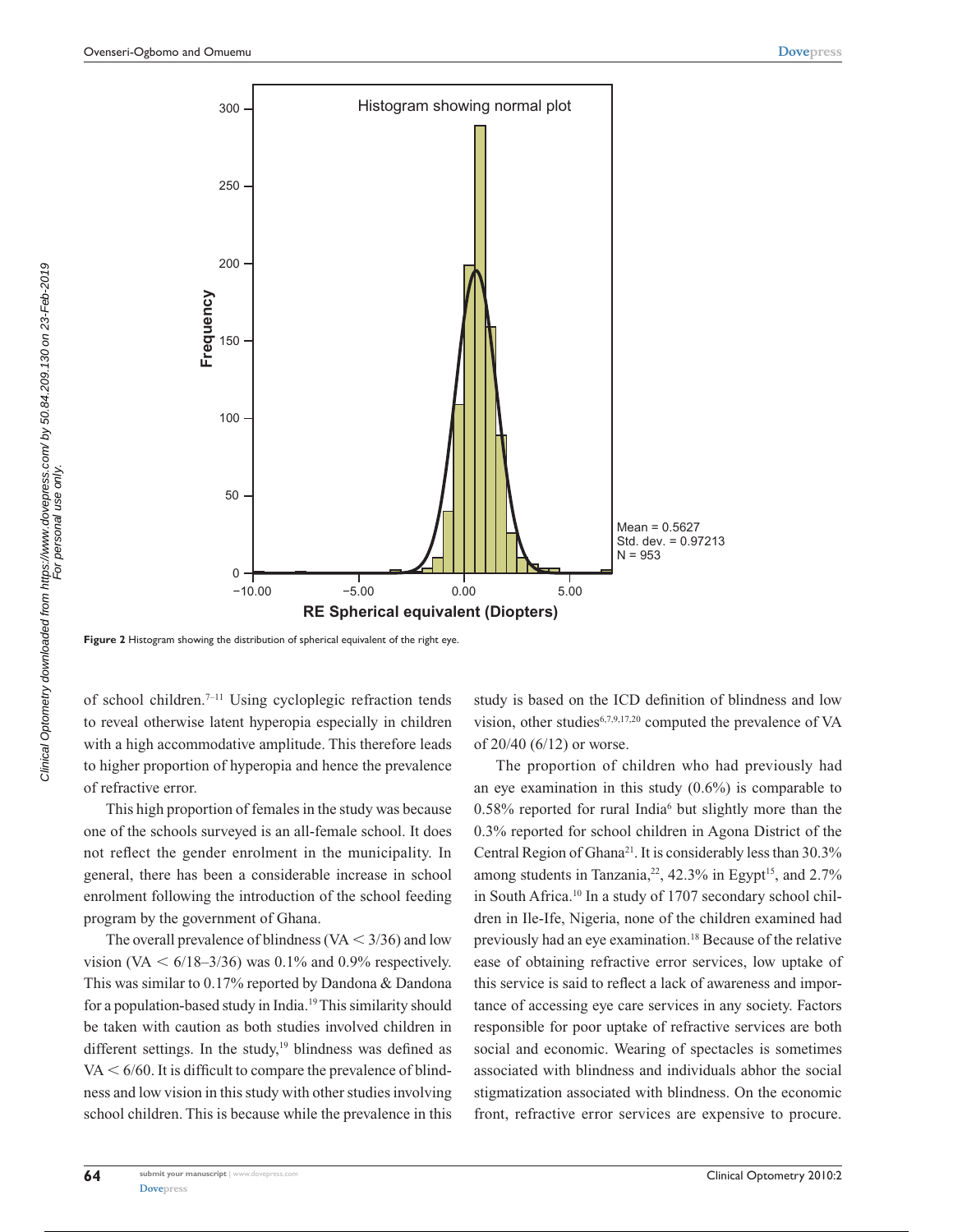This is because refractive services in developing countries are still being provided as a business model rather than a service model.

Furthermore, the uptake of refractive error services as indicated by the proportion of children who had previously had an eye examination was not associated with socioeconomic status of the parents  $(P = 0.162)$ . The failure to find any association between SES and uptake of refractive error services may be due to the small proportion of the children who had previously had an eye examination (0.6%). Additionally, SES appear not to influence the distribution of the types of refractive error especially myopia. This may in part be due to the fact that the educational system in Ghana is fairly uniform at the basic school level. The curriculum is similar and requires about the same amount of near work from all school children.

Refractive error was identified in 25.6% of the subjects. This figure is low when compared to studies on comparable groups from other regions of the world.<sup>6–8,10,20,22</sup> Interestingly, the prevalence of refractive errors in this study is comparable to the prevalence of 22.3% of uncorrected refractive errors found among 629 school children aged 12–16 years in Singapore.<sup>23</sup> This is a rather curious finding as the Oriental population has been shown to have higher prevalence of refractive errors than any other population group. This similarity in the prevalence may be due to the different definition used in the two studies. In the Singapore study, uncorrected refractive error was defined as at least 0.2 logMAR units over habitual VA. Besides, myopia was defined as a spherical equivalent of at least −1.00 D, hyperopia as +1.00 D and astigmatism as −1.00 D. Our finding is also similar to a prevalence of 22.1% among school children aged 7–15 years in Cairo.15 It was, however, higher than the prevalence of 11.6% reported by Kawuma and Mayeku<sup>24</sup> for school children in Kampala and 13.5% reported by Adegbehingbe et al<sup>18</sup> among school children in Ile-Ife, Nigeria. Astigmatism was the most common form of refractive error present among those with refractive error (55.0%). This was followed by myopia (27.0%) and hyperopia (18.0%). This pattern is consistent with findings from Kampala<sup>24</sup> where astigmatism was most common, affecting 52% of those with refractive errors. The proportion of children who had myopia and hyperopia were higher compared to children in rural population of India.6 Though this study used the same criteria for defining myopia and hyperopia, this difference may be due to the different population. The prevalence of refractive error has been shown to vary for different regions of the world.12 The preponderance of astigmatism in this study would need to be further investigated.

The study also revealed that there was a negative correlation between spherical equivalent and the age of the children. This is consistent with other studies<sup> $7-8$ </sup> where there was a decrease in the proportion of hyperopia with age and an increase in myopia. This trend may be attributed to the theory of emmetropization in which there is a shift from hyperopia in early childhood to emmetropia as the child grows. Myopia has been reported to be associated with female gender, older children, parental educational attainment, ethnicity, urban dwellers and parental and sibling myopia.<sup>6,8,17</sup>

From our study, we can conclude that refractive error is a significant cause of visual impairment among school children in the Cape Coast Municipality. There is also a low uptake of refractive error services among this group. This may in part account for the high prevalence of refractive error. We therefore recommend that cost-effective strategies for vision screening of school children be incorporated into the school health program of the Ministry of Health and Education if the devastating impact of visual impairment on a child's education and development be prevented.

## **Disclosure**

The authors report no conflicts of interest in this work.

#### **References**

- 1. Dandona R, Dandona L. Refractive error blindness. *Bull World Health Organ*. 2001;79(3):237–243.
- 2. World Health Organization. International Statistical Classification of Diseases and Related Health Problems. 10th Revision, 2nd Ed. Geneva, World Health Organization: 2005.
- 3. Holden BA, Sulaiman S, Knox K. The challenge of providing spectacles in the developing world. *Community Eye Health.* 2000;13(33):  $9 - 10.$
- 4. Negrel AD, Maul E, Pokharel GP, Zhao J, Ellwein LB. Refractive error study in children: sampling and measurement methods for a multicountry survey. *Am J Ophthalmol*. 2000;129(4):421–426.
- 5. Gomes-Neto J, Hanushek E, Leite R, Frota-Bezzera R. Health and schooling: evidence and policy implications for developing countries. *Econ Edu Rev*. 1997;16(3):271–282.
- 6. Dandona R, Dandona L, Srinivas M, et al. Refractive error in children in a rural population in India. *Invest Ophthamol Vis Sci*. 2002;43(3):615–622.
- 7. Maul E, Barroso S, Munoz SR, Sperduto RD, Ellwein LB. Refractive error study in children: results from La Florida, Chile. *Am J Ophthalmol*. 2000;129(4):445–454.
- 8. Goh PP, Abqariyah Y, Pokharel GP, Ellwein LB. Refractive error and visual impairment in school-age children in Gombak District, Malaysia. *Ophthamol*. 2005;112(4):678–685.
- 9. He M, Zeng J, Liu Y, Xu J, Pokharel GP, Ellwein LB. Refractive error and visual impairment in urban children in Southern China. *Invest Ophthalmol Vis Sci.* 2004;45(3):793–799.
- 10. Naidoo KS, Raghunandan A, Mashige KP, et al. Refractive Error and Visual Impairment in African Children in South Africa. *Invest Ophthalmol Vis Sci*. 2003;44:3764–3770.
- 11. Pokharel GP, Negrel AD, Munoz SR, Ellewein BL. Refractive Error in Children: Result form Mechi Zone, Nepal. *Am J Ophthalmol*. 2000;129:43.